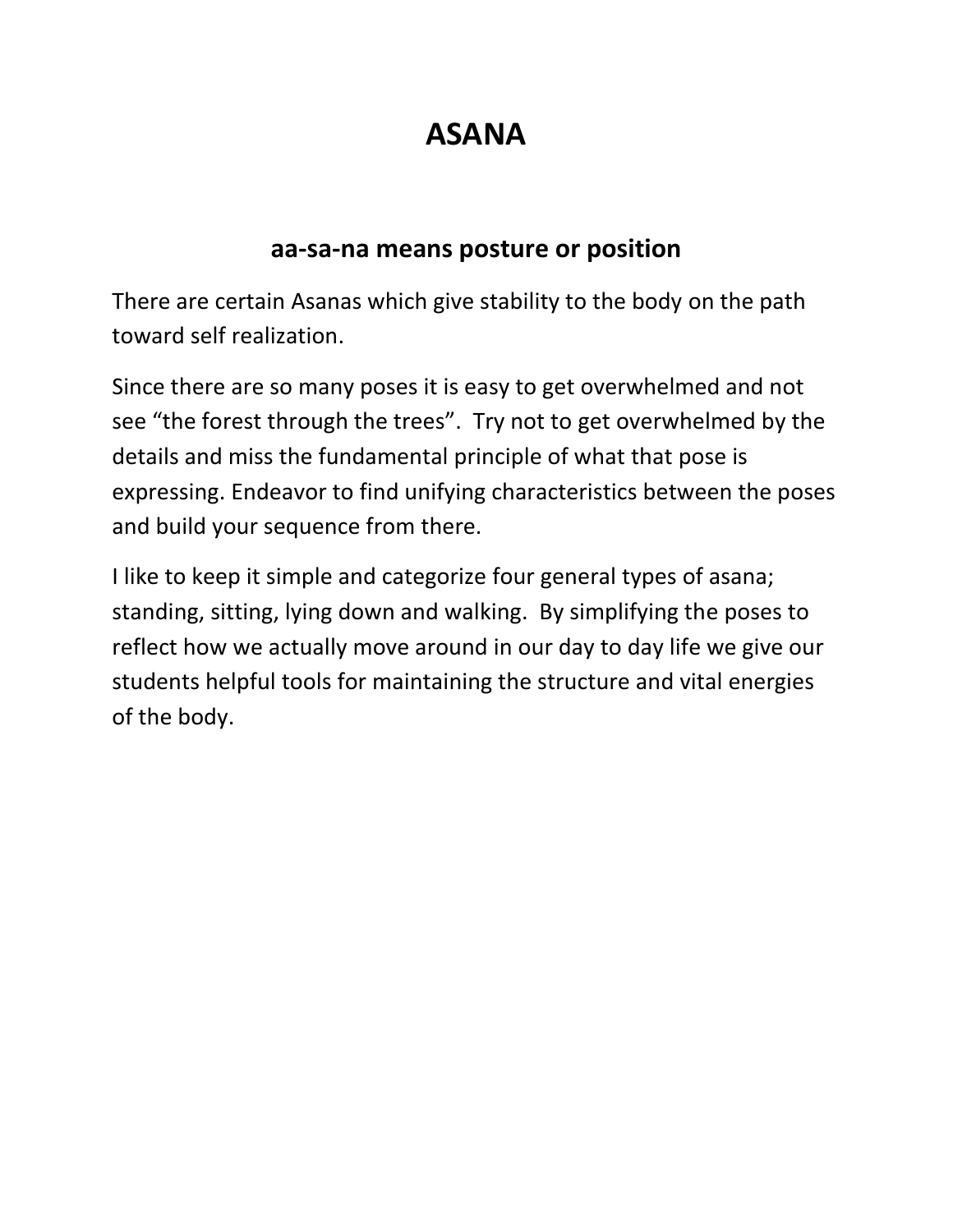#### **Benefits of Asana**

"Ha" To bring Strength "Tha" and flexibility to the whole body

- Retrain the body to maintain good posture and correct alignment.
- Open and increase range of movement through the legs, hips, spine and shoulders.
- Lengthen the spine and open the chest.
- Develop willpower, energy awareness and inner calm.
- Improve the efficiency of all the major bodily systems (muscular, circulatory, respiratory, endocrine and nervous systems).
- Bring an experience of stability and centeredness to body, mind and emotions.
- Give an overall feeling of integration, vitality and upliftment.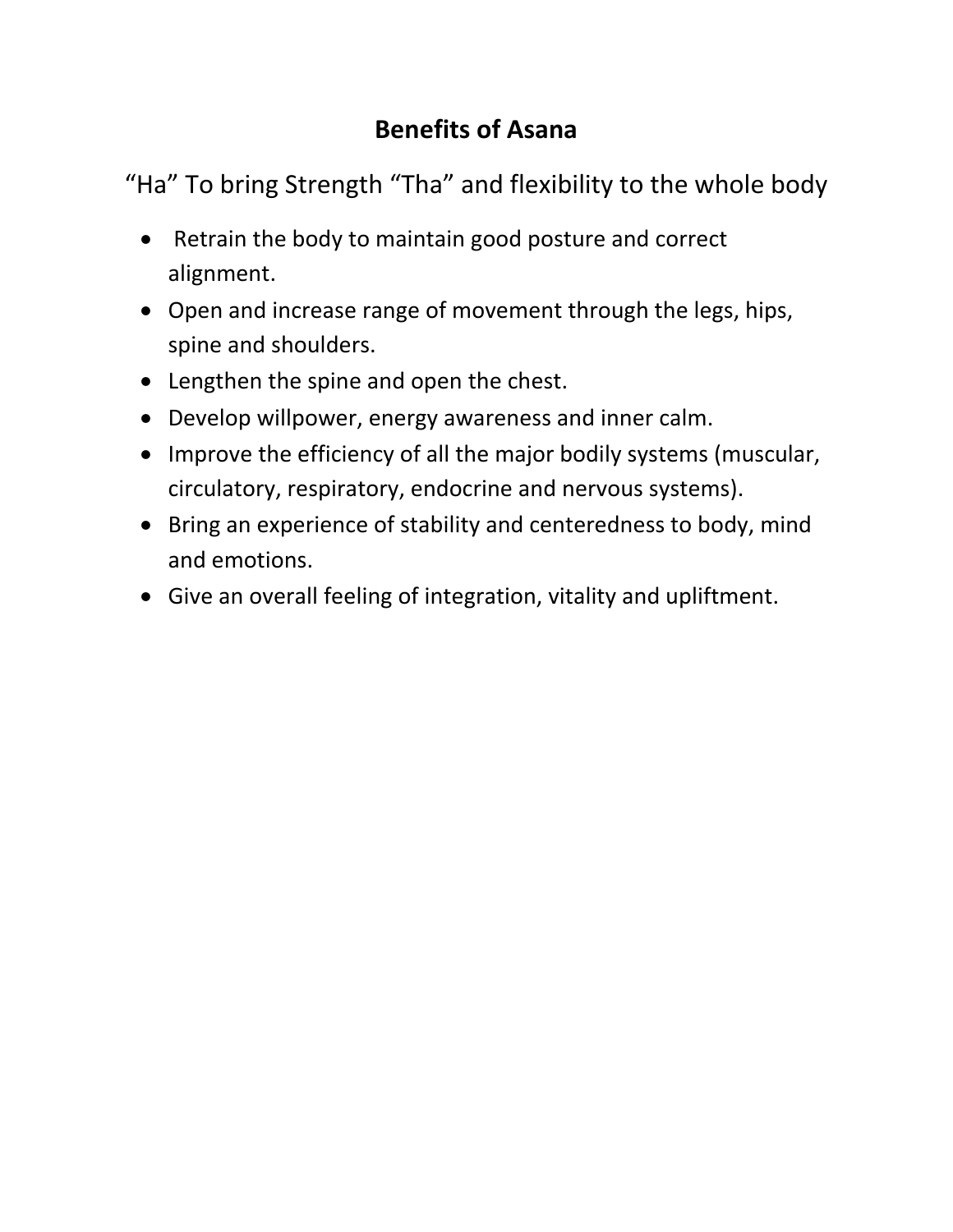#### **1.) Ardho Mukha Shvanasana**

A-dho- Mu-kha Shvaan-aa-sa-na Adho means down, downward; mukha means Face, facing; shvana means dog

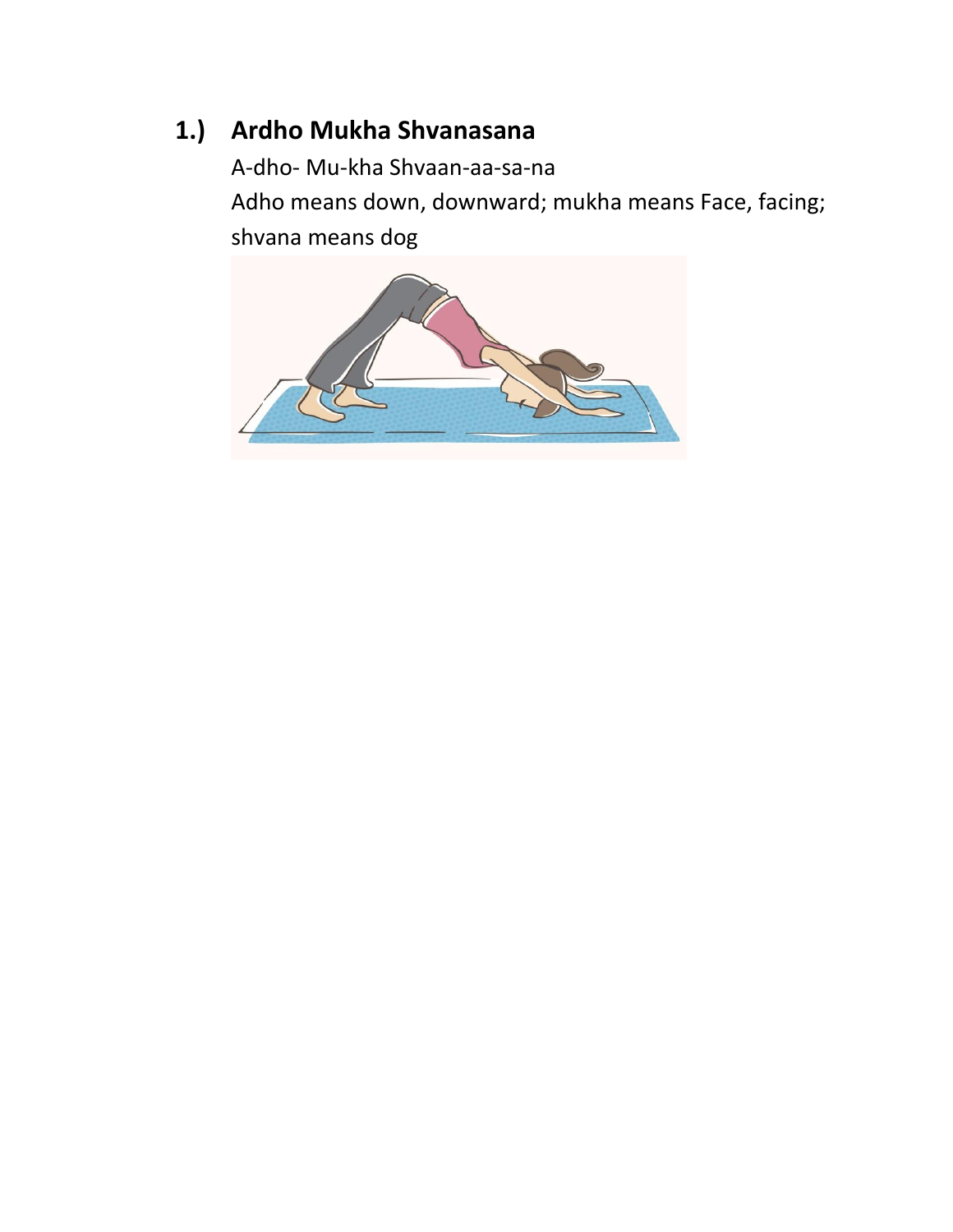#### **2.) Ardha Matsyendrasana**

Half Spinal Twist Ar-dha Mat-syen-draa-sa-na Ardha means half; Matseyendra means name of an ancient sage

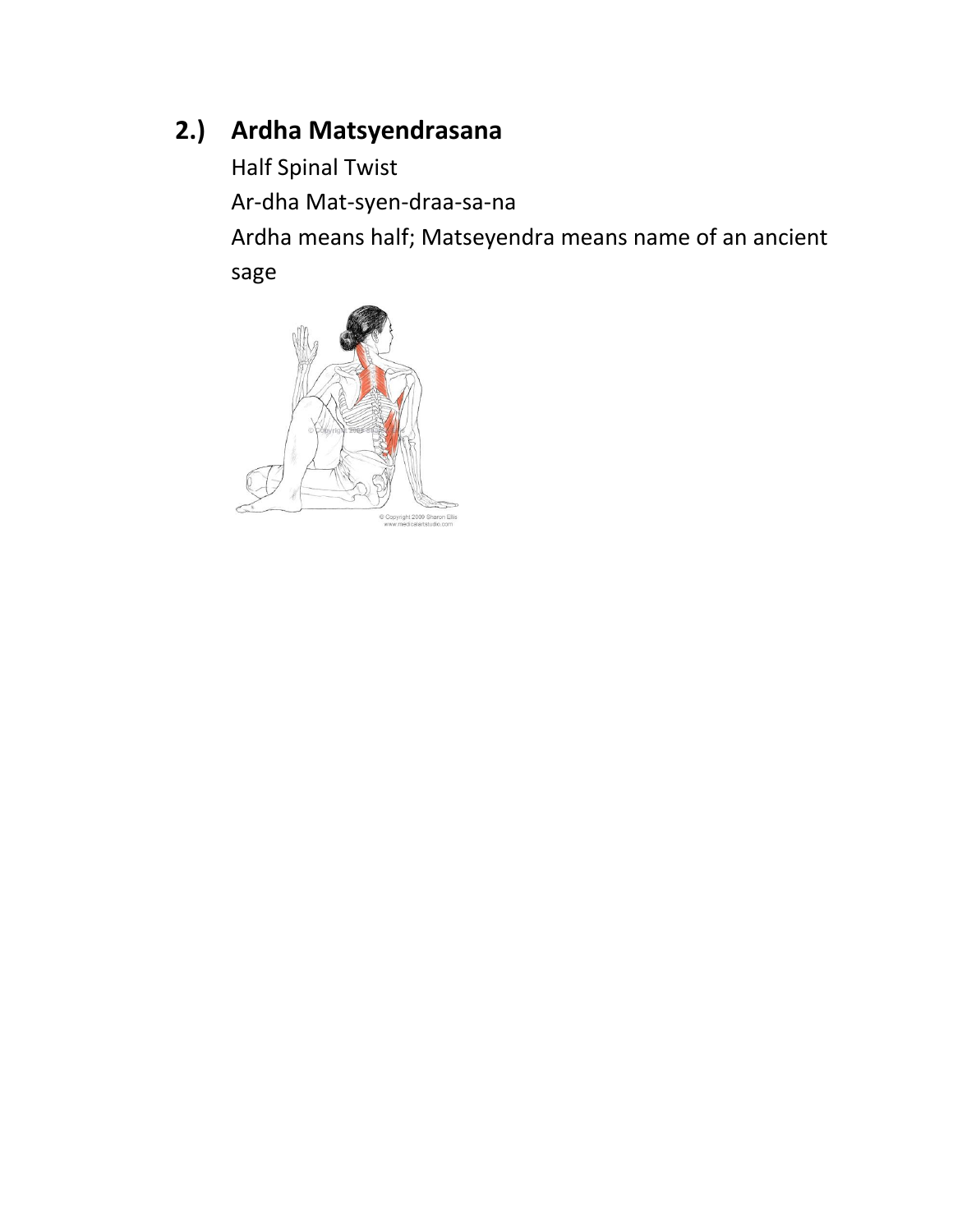## **3.) Bhujangasana**

**Cobra Pose**

**Bhu-jan-gaa-sa-na**

**Bhuja means arm or shoulder; bhujanga means serpent, snake**

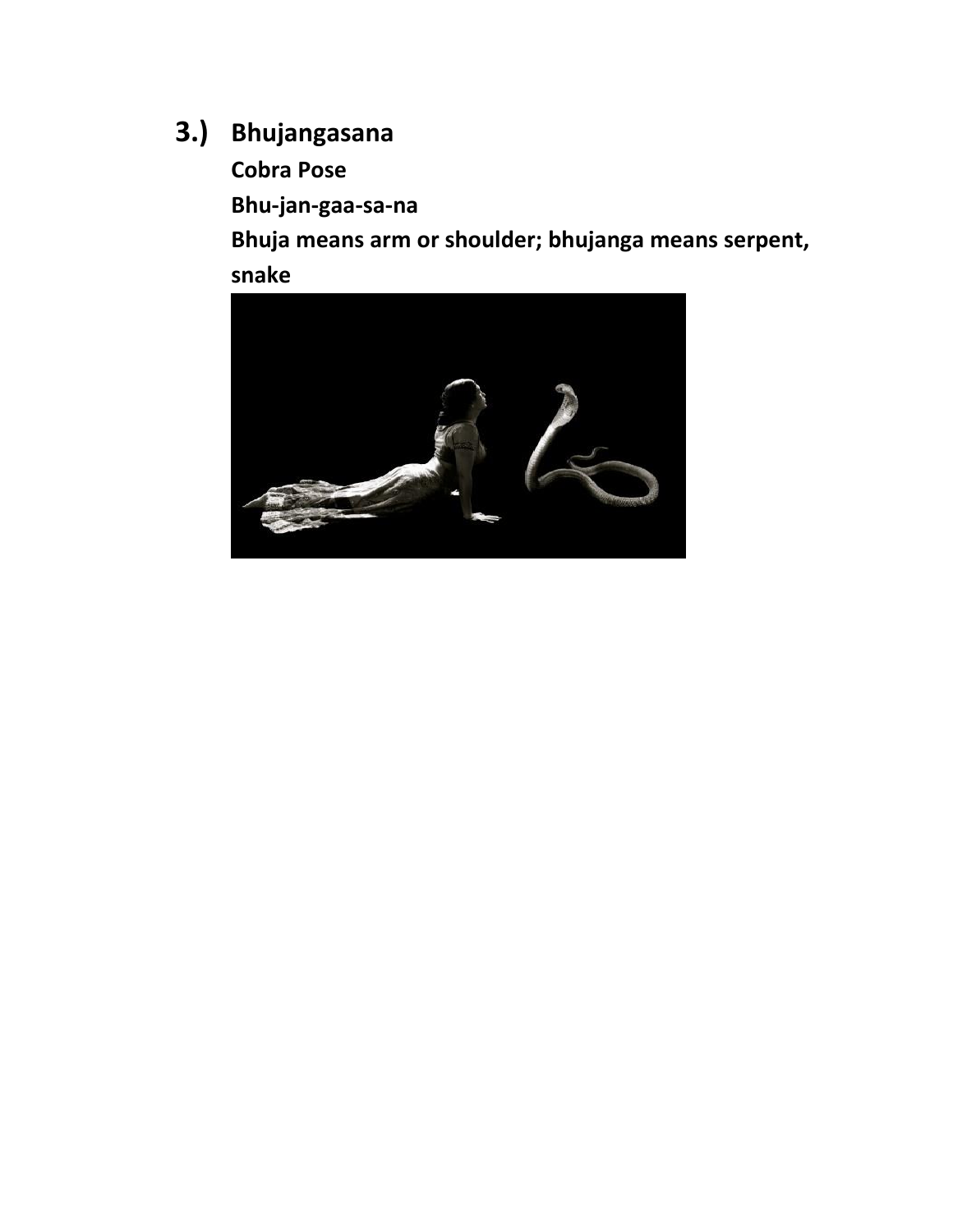#### **4.) Chandrasana**

Moon Pose Chan-draa-sa-na Chandra means moon

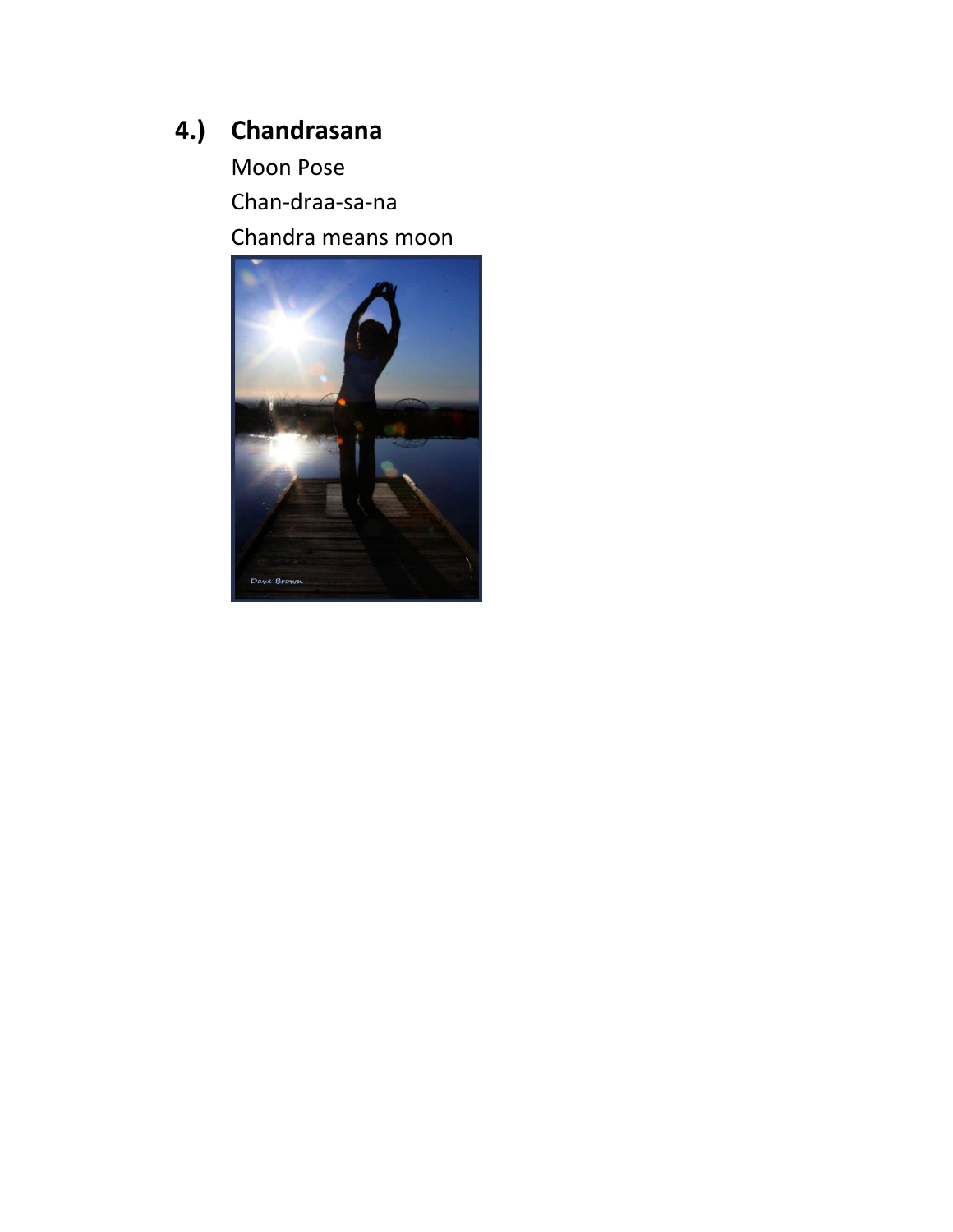#### 5.) Garudasana

Eagle Pose Ga-ru-daa-sa-na Garuda means the eagle sacred to Vishnu

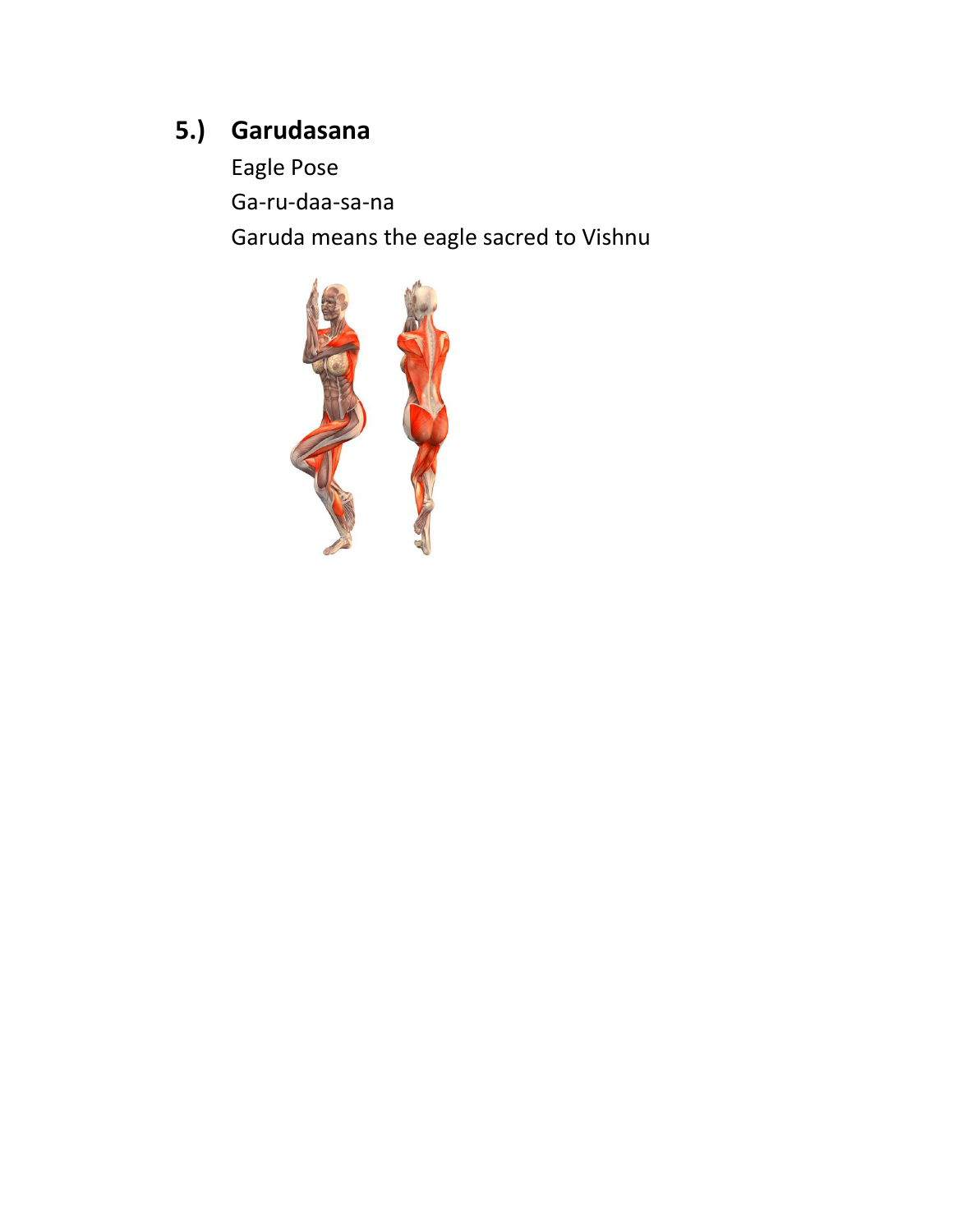## 6.) Halasana

Plow Pose

Ha-laa-sa-na

Hala means plow

Triceps brachii



ezius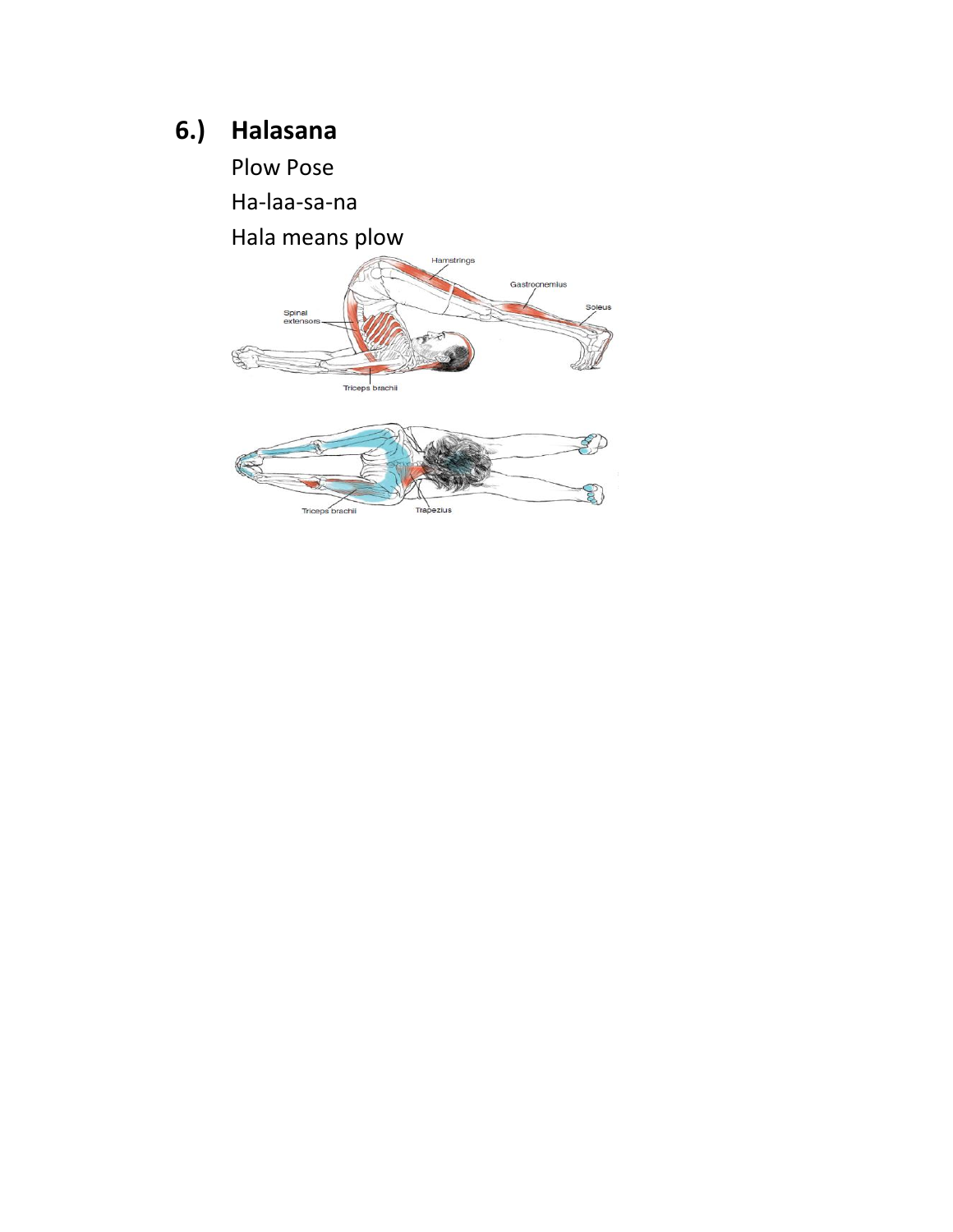#### **7.) Janushirasana**

Head-to-knee-pose Jan-nu-shir-aa-sa-na Janu meand knee; Shirsha means head

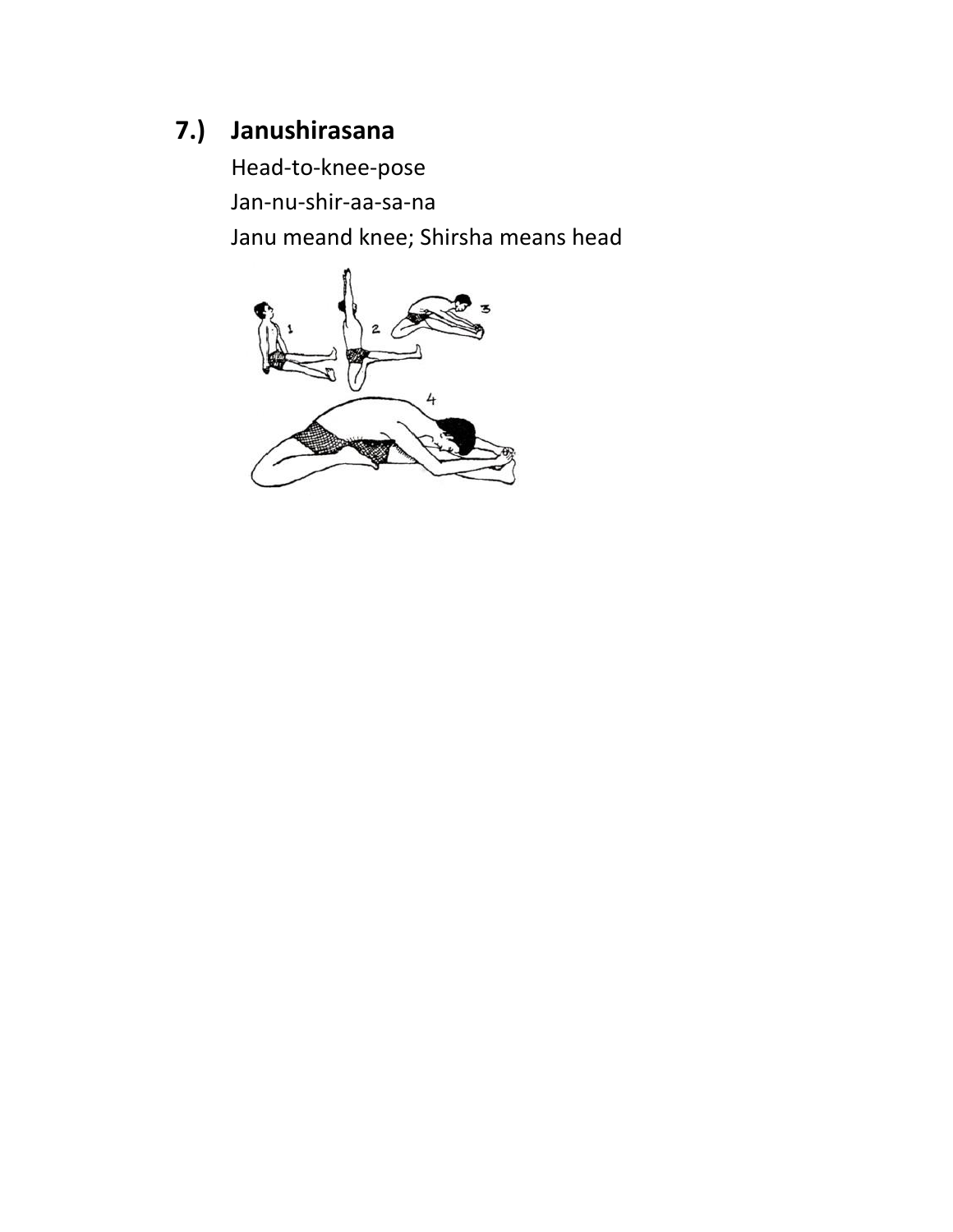#### **8.) Jathara Parivartanasana**

Supine Twist (Revolved Abdomen Pose) Ja-tha-ra Pa-ri-var-ta-naa-sa-na Jathara means abdomen, belly, stomach; paravartana means turning around

Turn head the opposite<br>way from the bent leg Knee bent and touching floor Shoulders flat on floor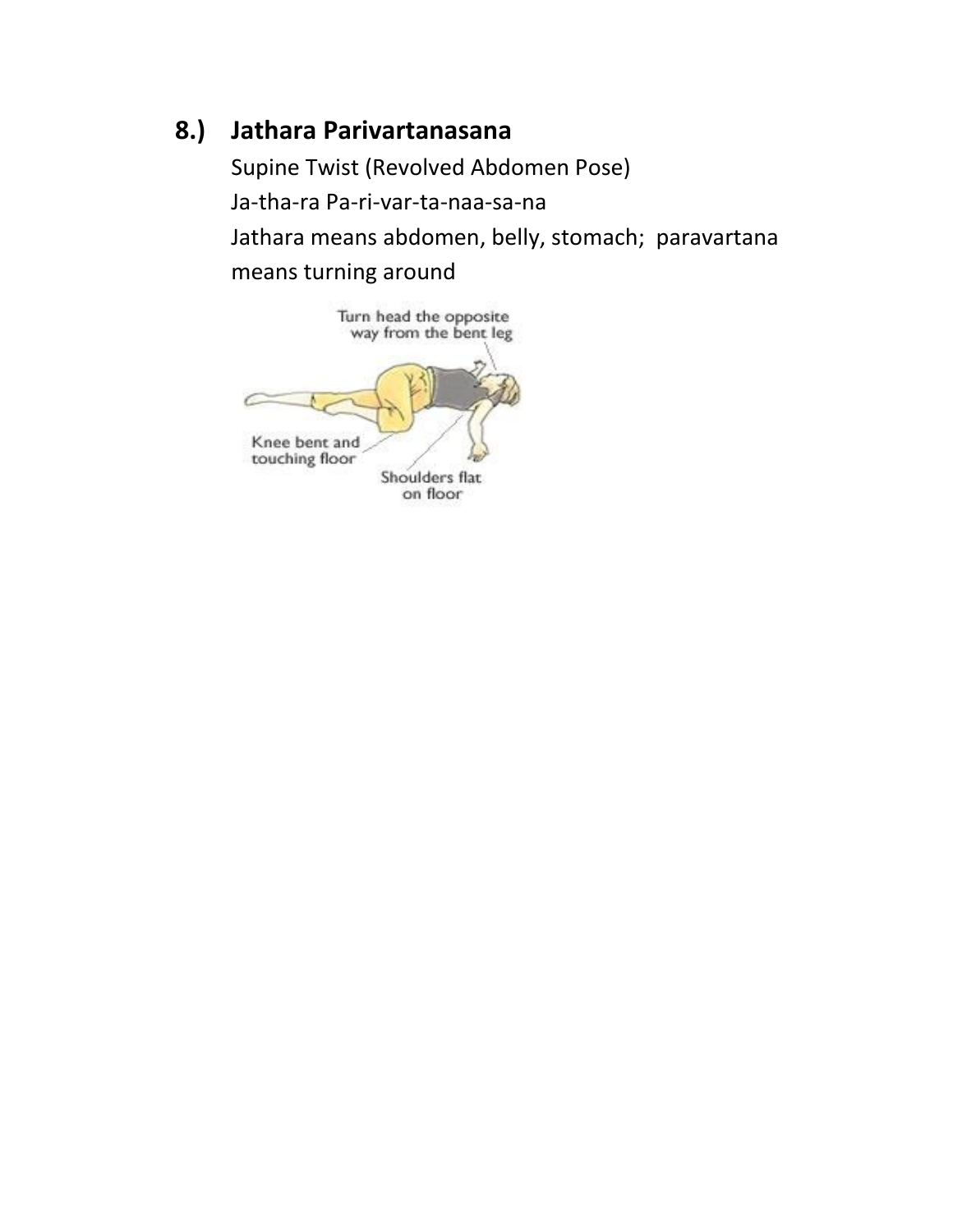### 9.) Matsyanasana

Fish Pose Mat-syaa-sa-na Matsya means fish

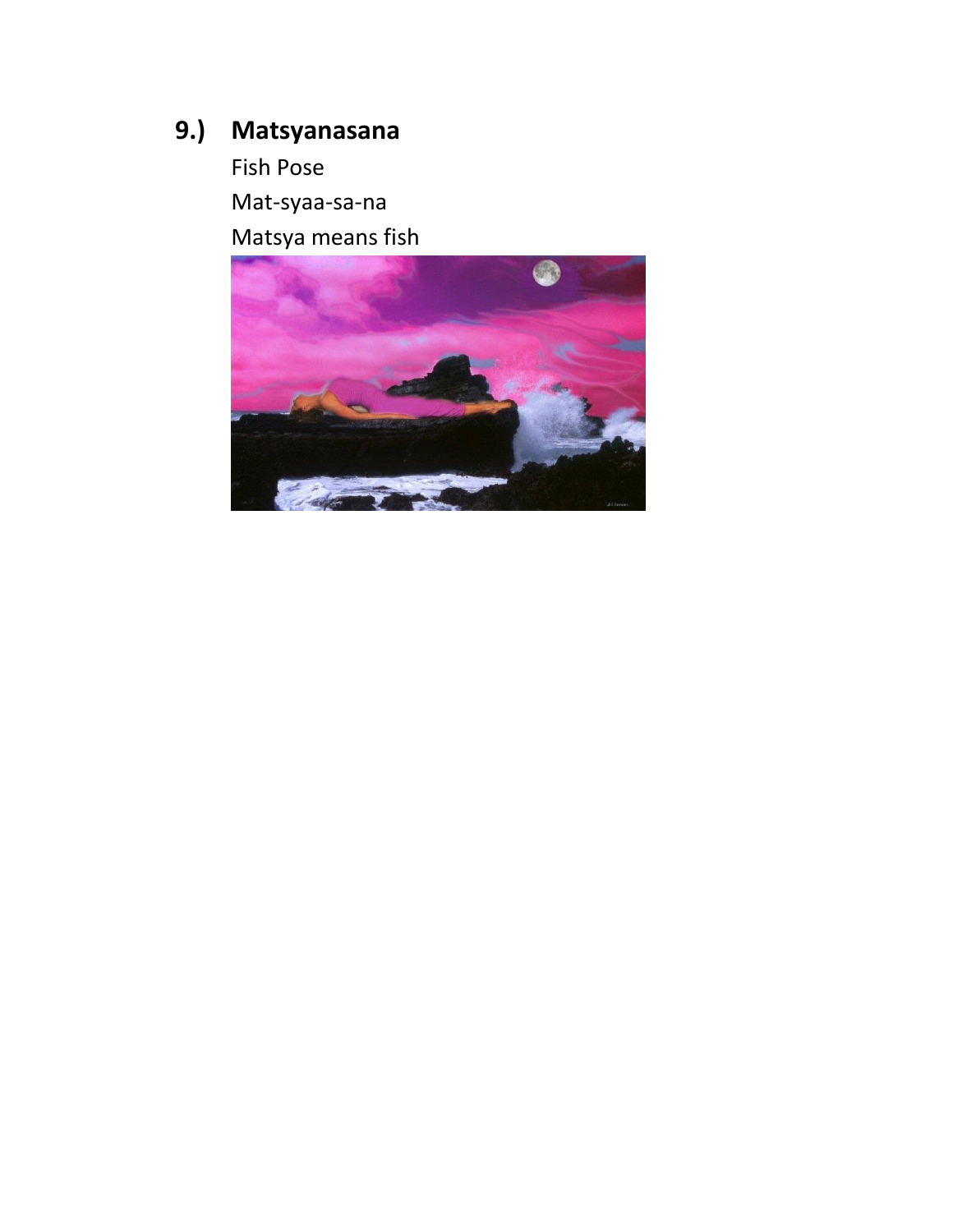### 10.) Padahstana

Jackknife Pose Paa-da-has-taa-sa-na Pada means foot; Hasta means hand

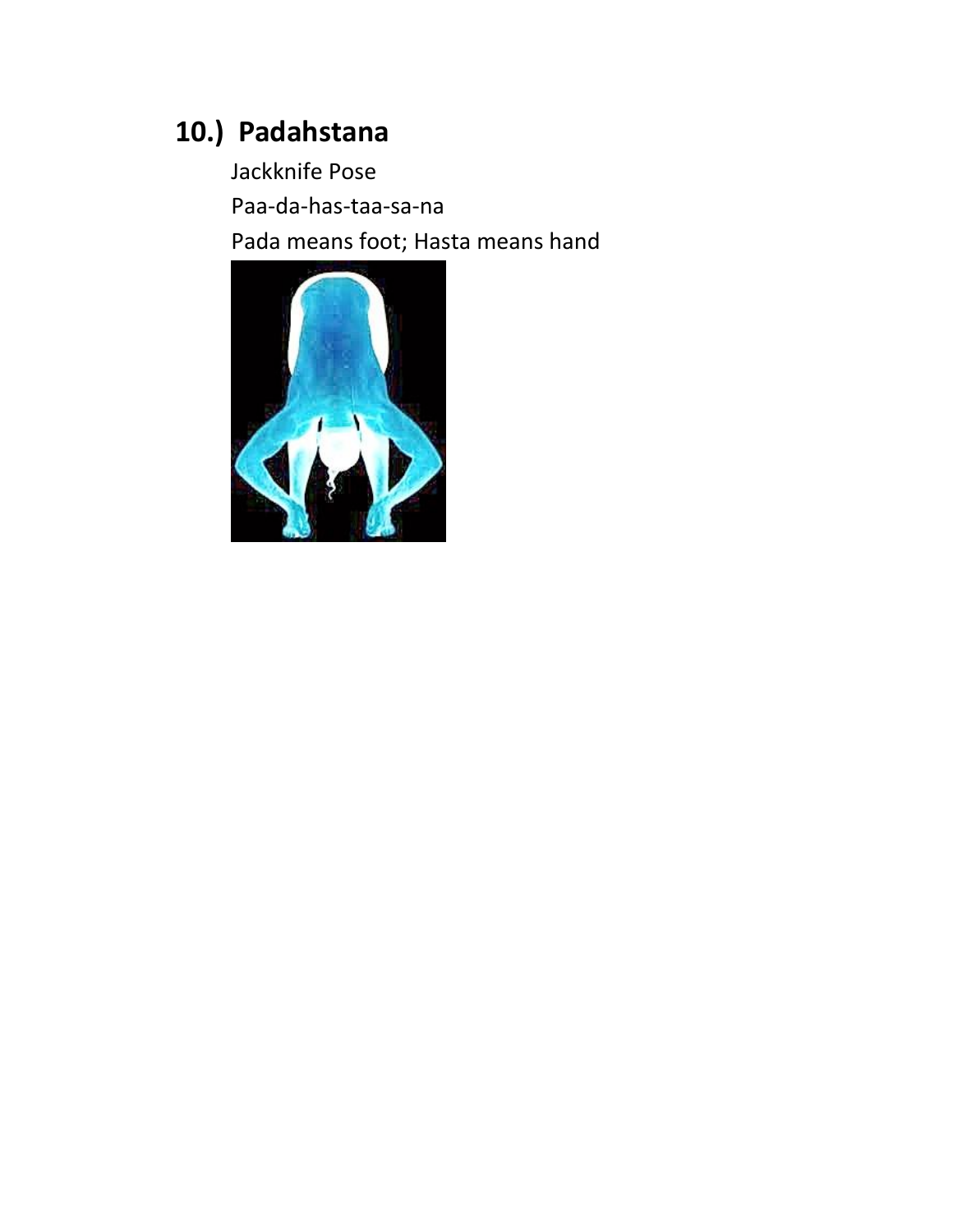### **11.) Sarvangasana**

Shoulderstand

Sar-vaan-gaa-sa-na

Sarvanga means the whold body (literally, the limbs)

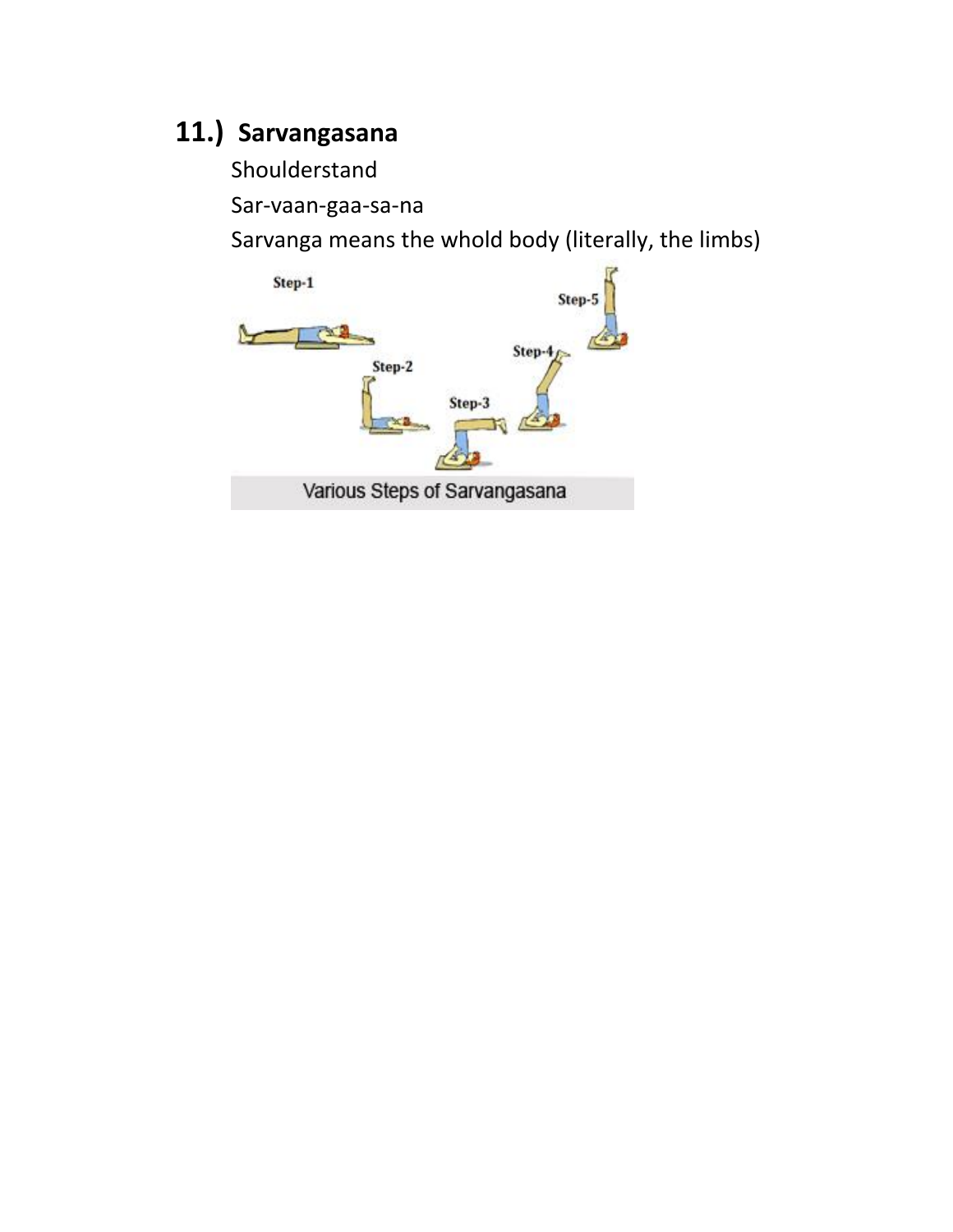# 12.) Sasamgasana

Sa-sam-gaa-sa-na

Sasamga means rabbit, hare

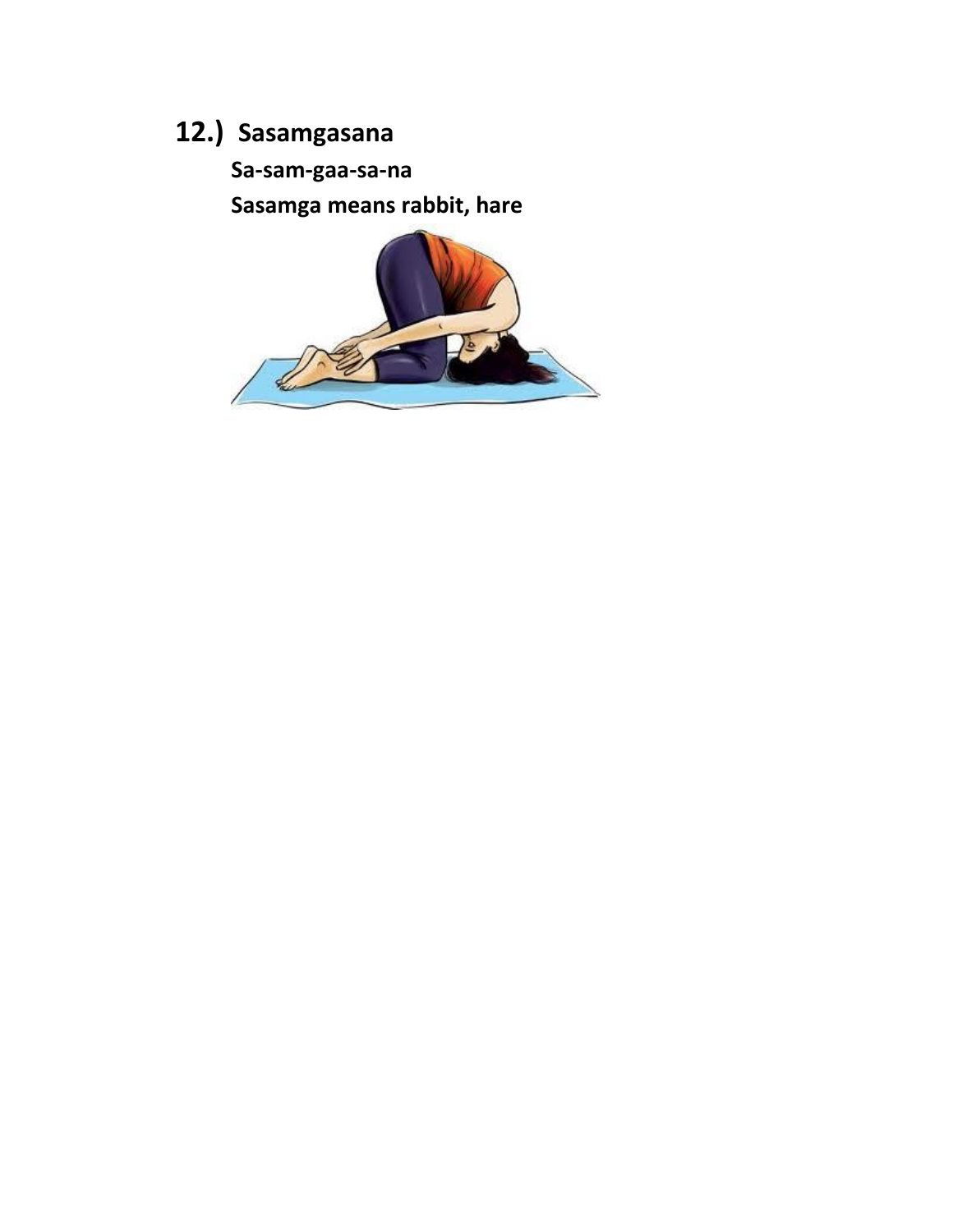# 13.) Savasana

Corpse Pose

Sa-vaa-sa-na

Sava means corpse, dead body

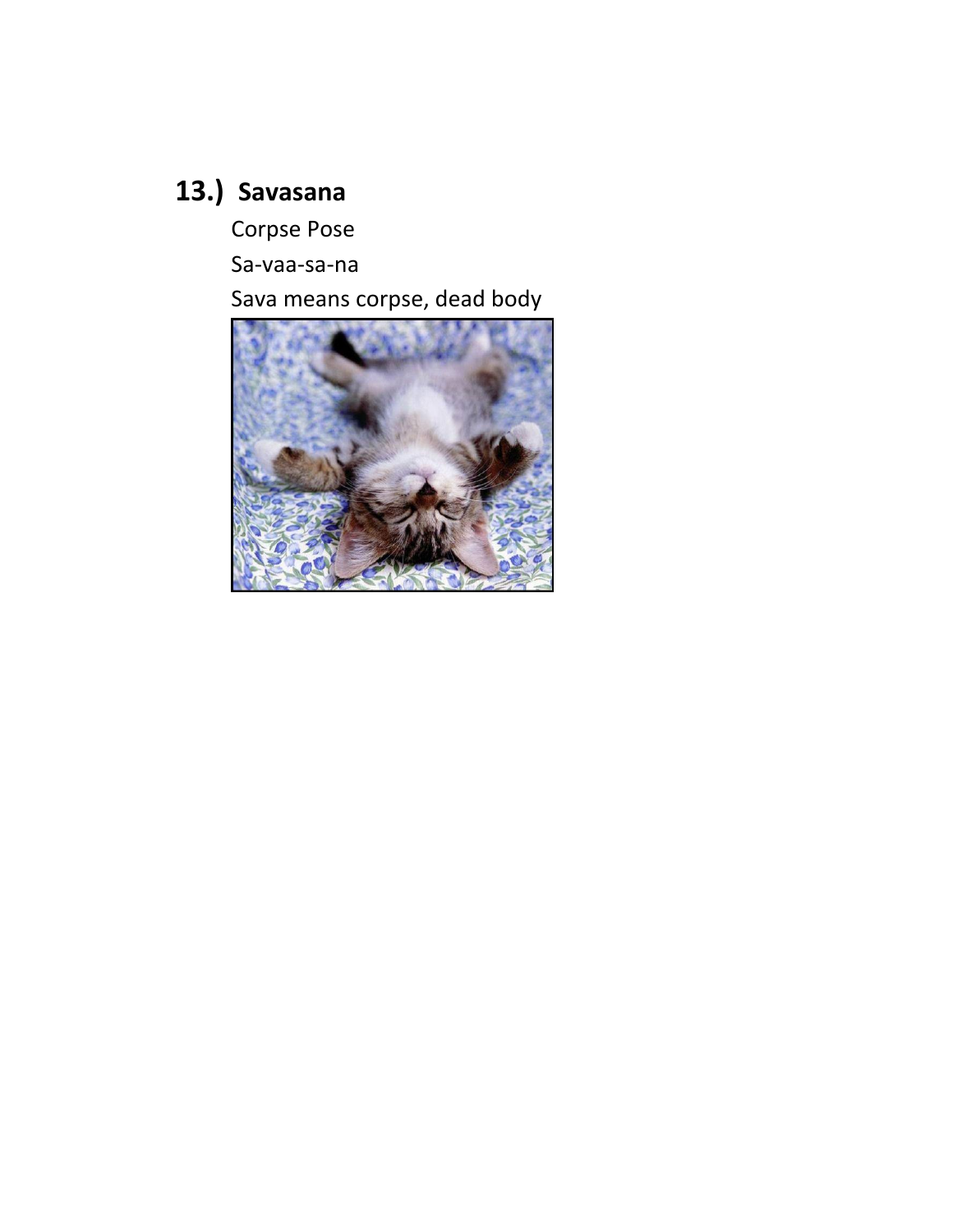### **14.) Setu Bhandhasana**

Bridge Pose Se-tu Ban-dhaa-sa-na Setu means bridge; bandha means lock

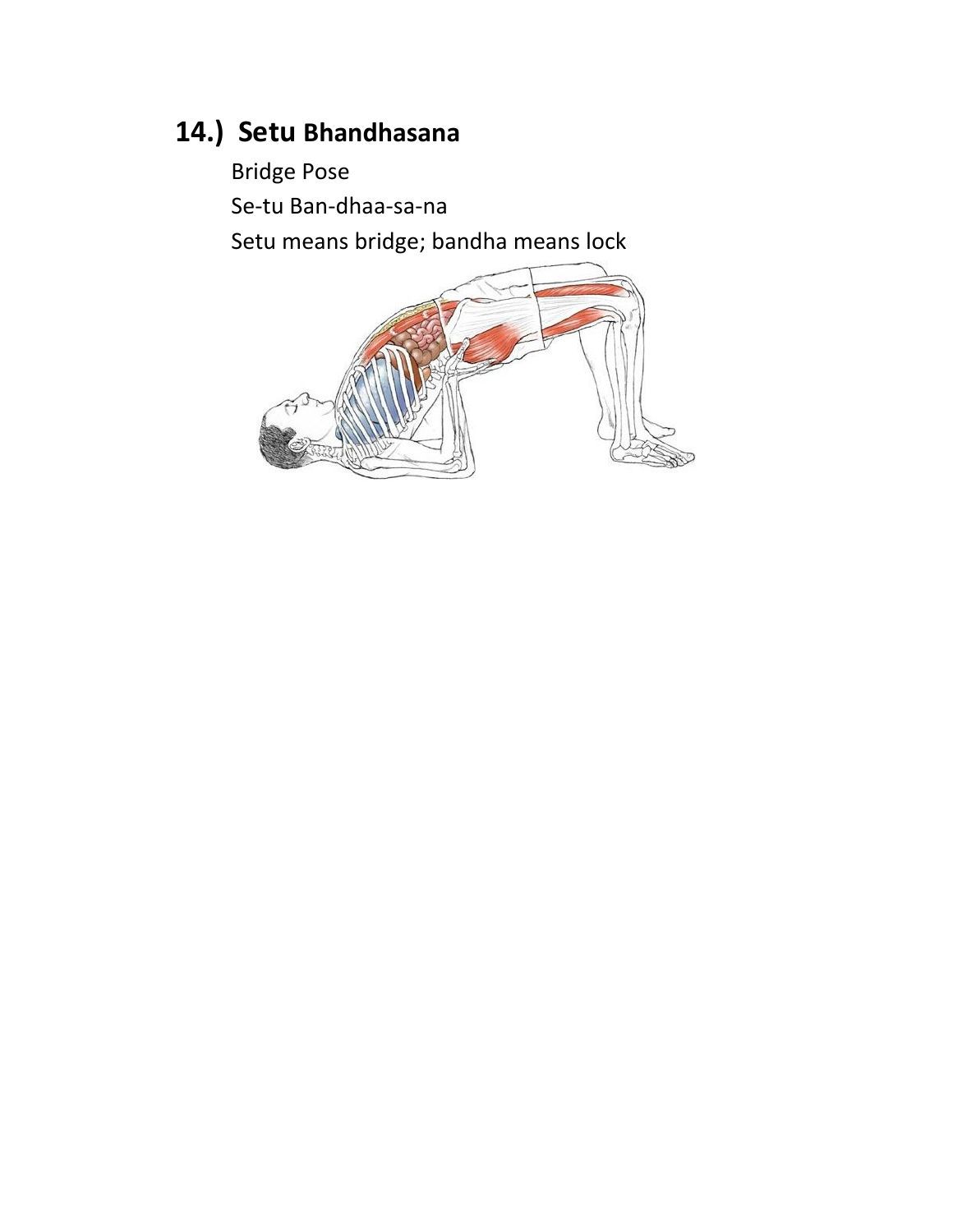### 15.) Trikonasana

**Triangle Pose** 

Tri-ko-naa-sa-na

Trikona means triangle; tri means three, kona means angle

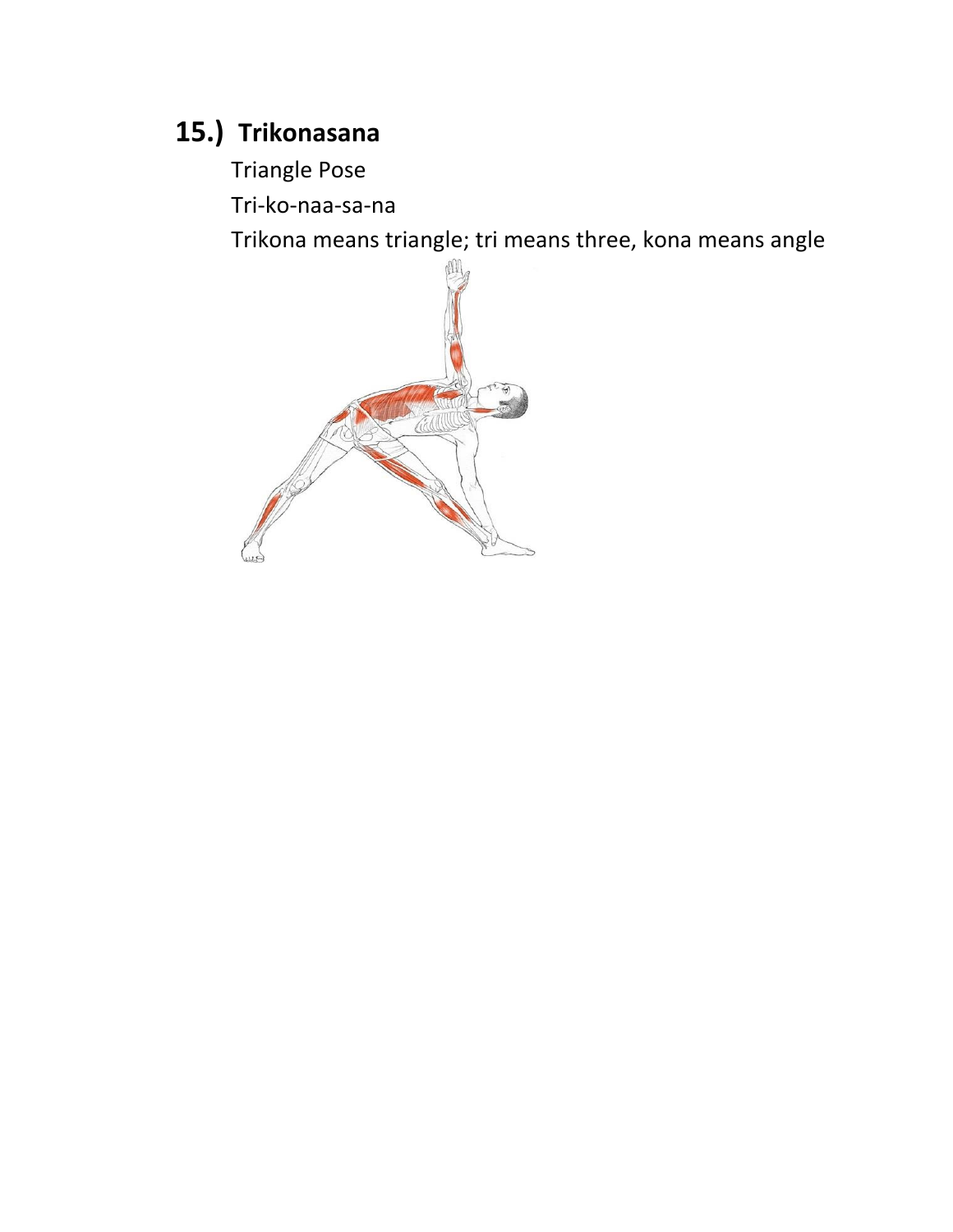# 16.) Ustrasana

**Camel Pose** Us-traa-sa-na Ustra means camel

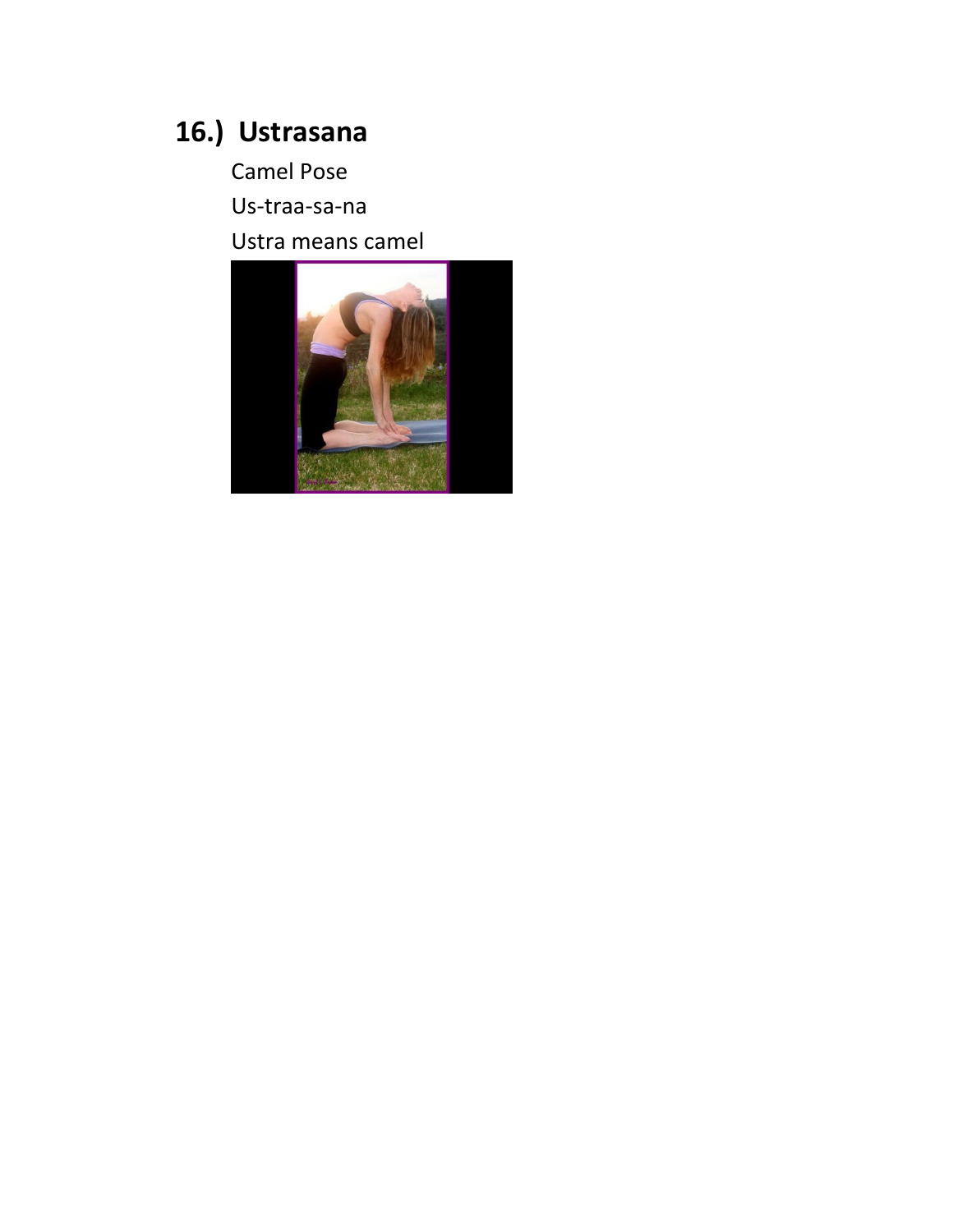### 17.) Utkatasana

**Chair Pose** 

Ut-ka-taa-sa-na

Utkata means powerful, mighty

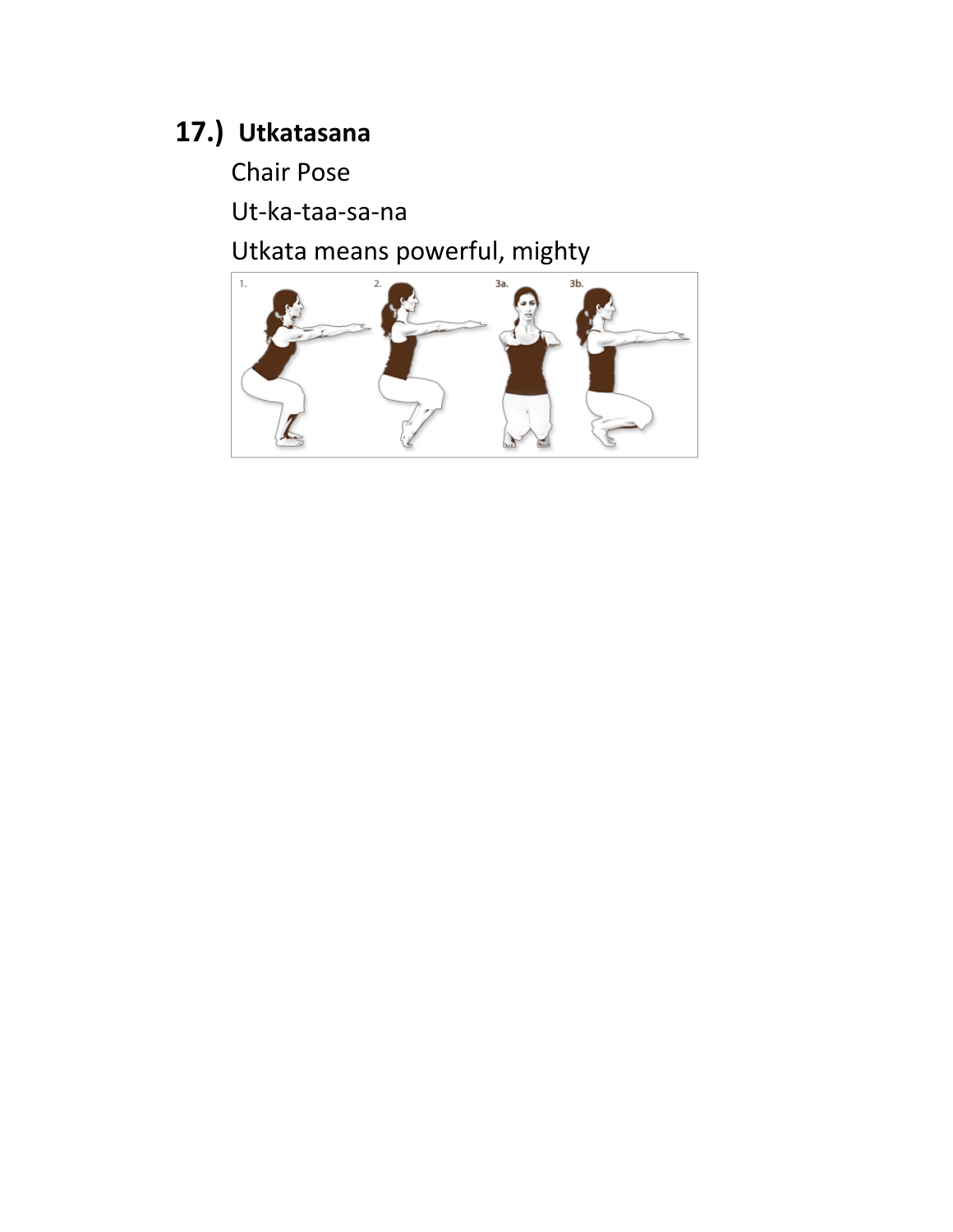### **18.) Vajrasana**

Vaj-raa-sa-na

Vajra means firm, adamant; also: thunderbolt as in the weapon of Indra



VAJRĀSANA SUPTA-VAJRĀSANA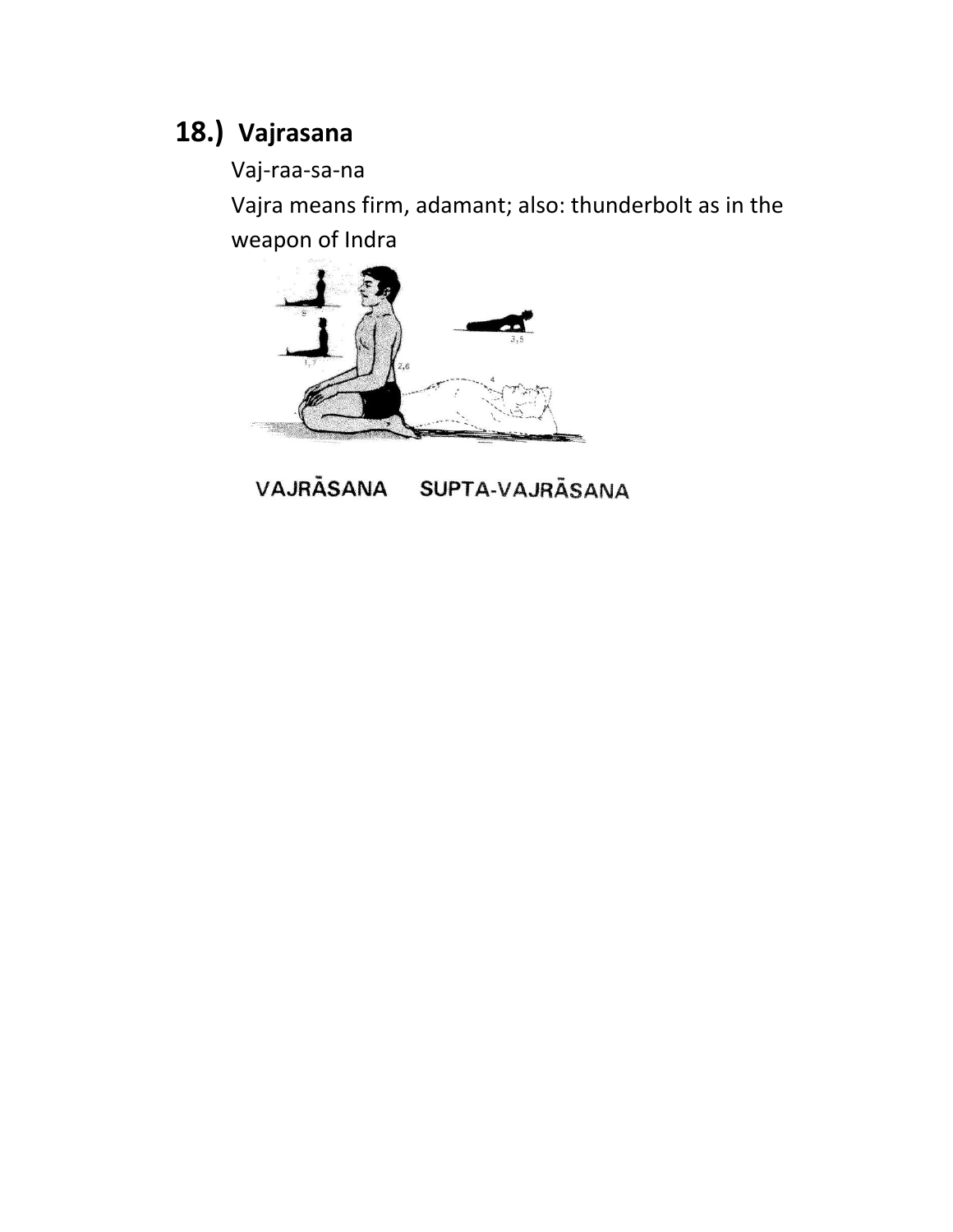## **19) Virabhadrasana**

Warrior Pose

Vii-ra-bha-draa-sa-na

Vira means hero; bhadra means kind, gracious, happy, blessed

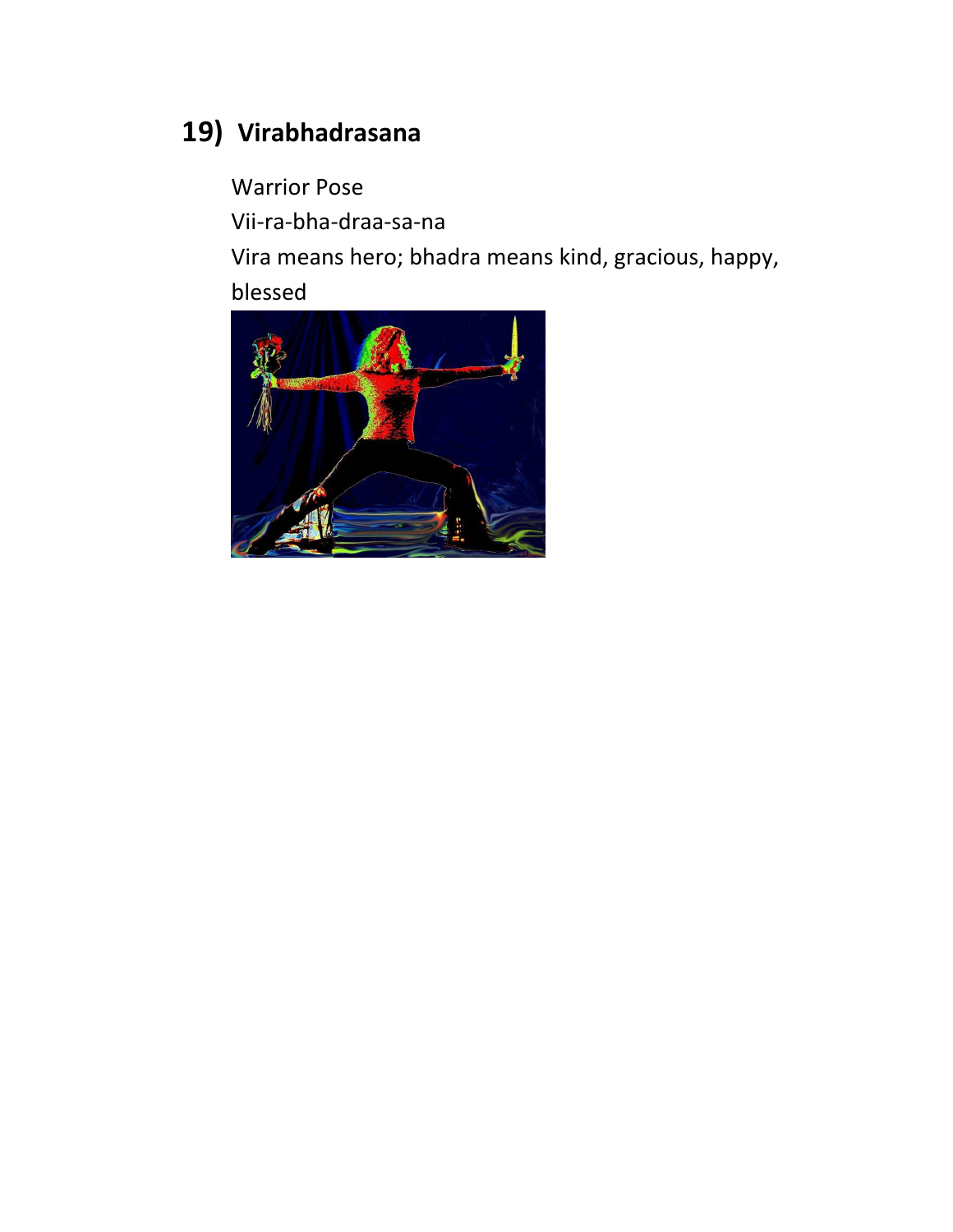# **20.)Reverse Virabhadrasana**

Reverse Warrior

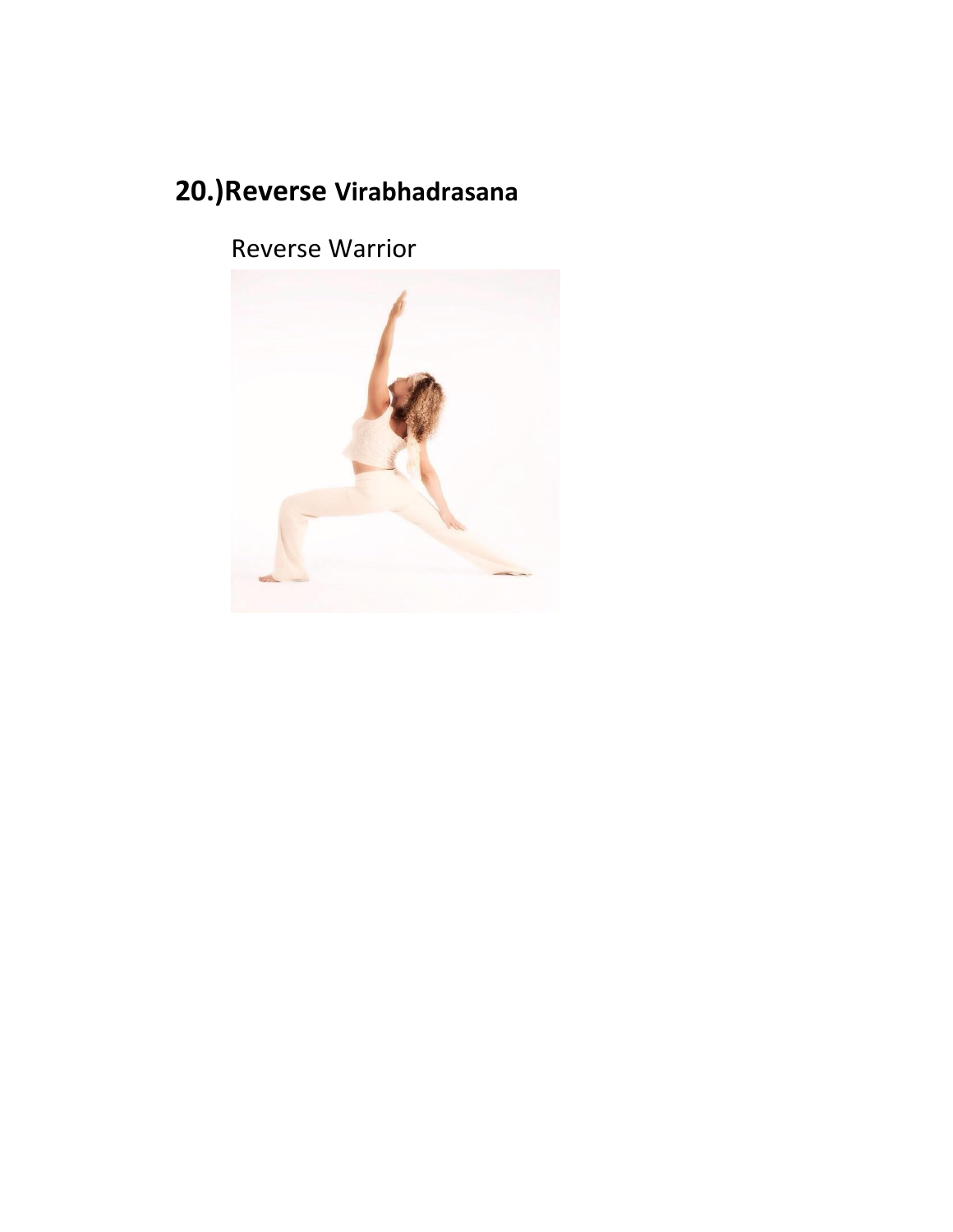# 21.) Vrikasana

**Tree Pose** Vri-kaa-sa-na Vrika means tree